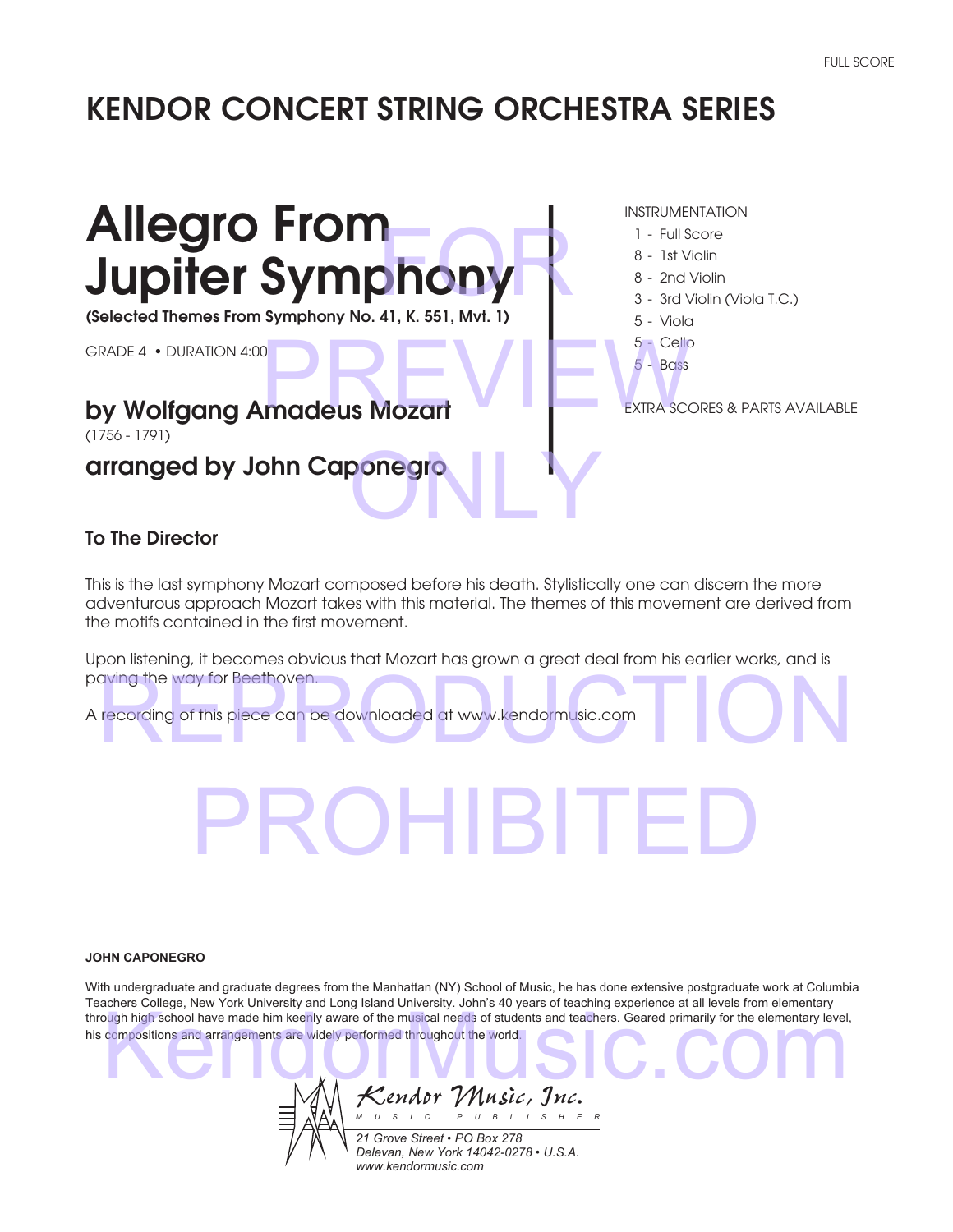## Grade 4 duration 4:00

**(Selected Themes from Symphony No. 41, K. 551, Mvt. 1)**

**FULL SCORE** 



9951

COPYRIGHT © 2017 BY KENDOR MUSIC, INC. (SESAC), DELEVAN NY 14042 U.S.A. ALL RIGHTS RESERVED - INTERNATIONAL COPYRIGHT SECURED - MADE IN U.S.A.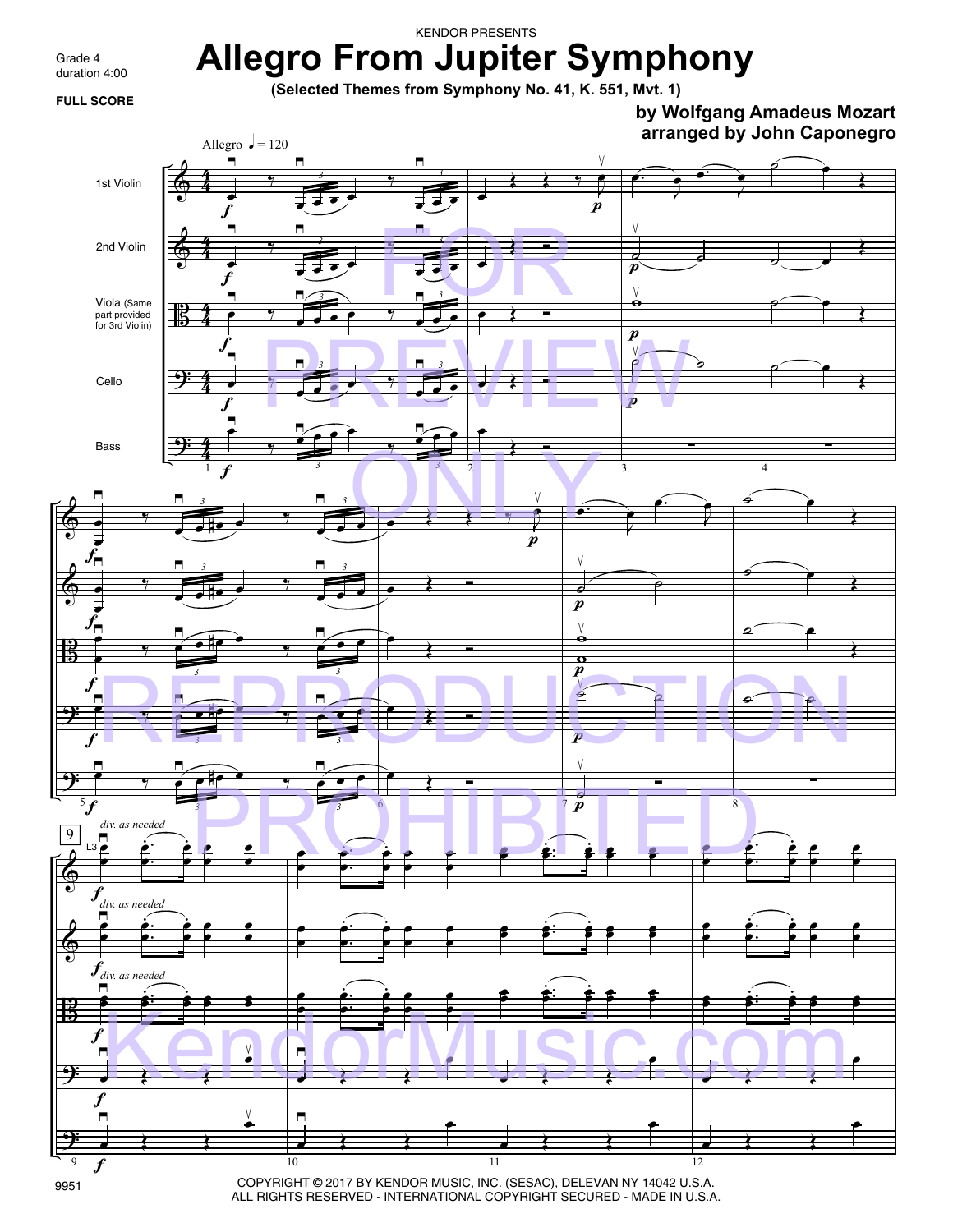Allegro From Jupiter Symphony - 2





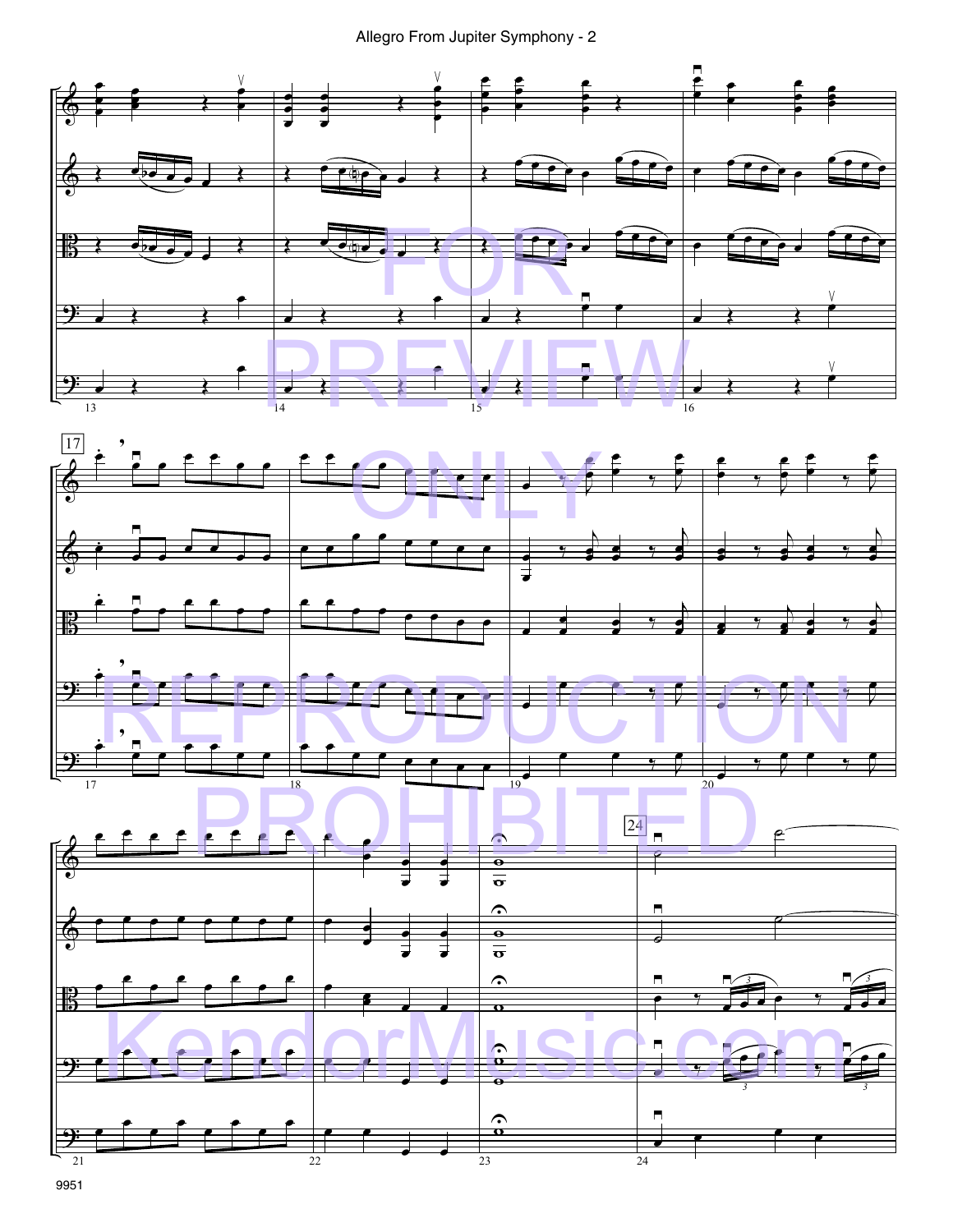Allegro From Jupiter Symphony - 3

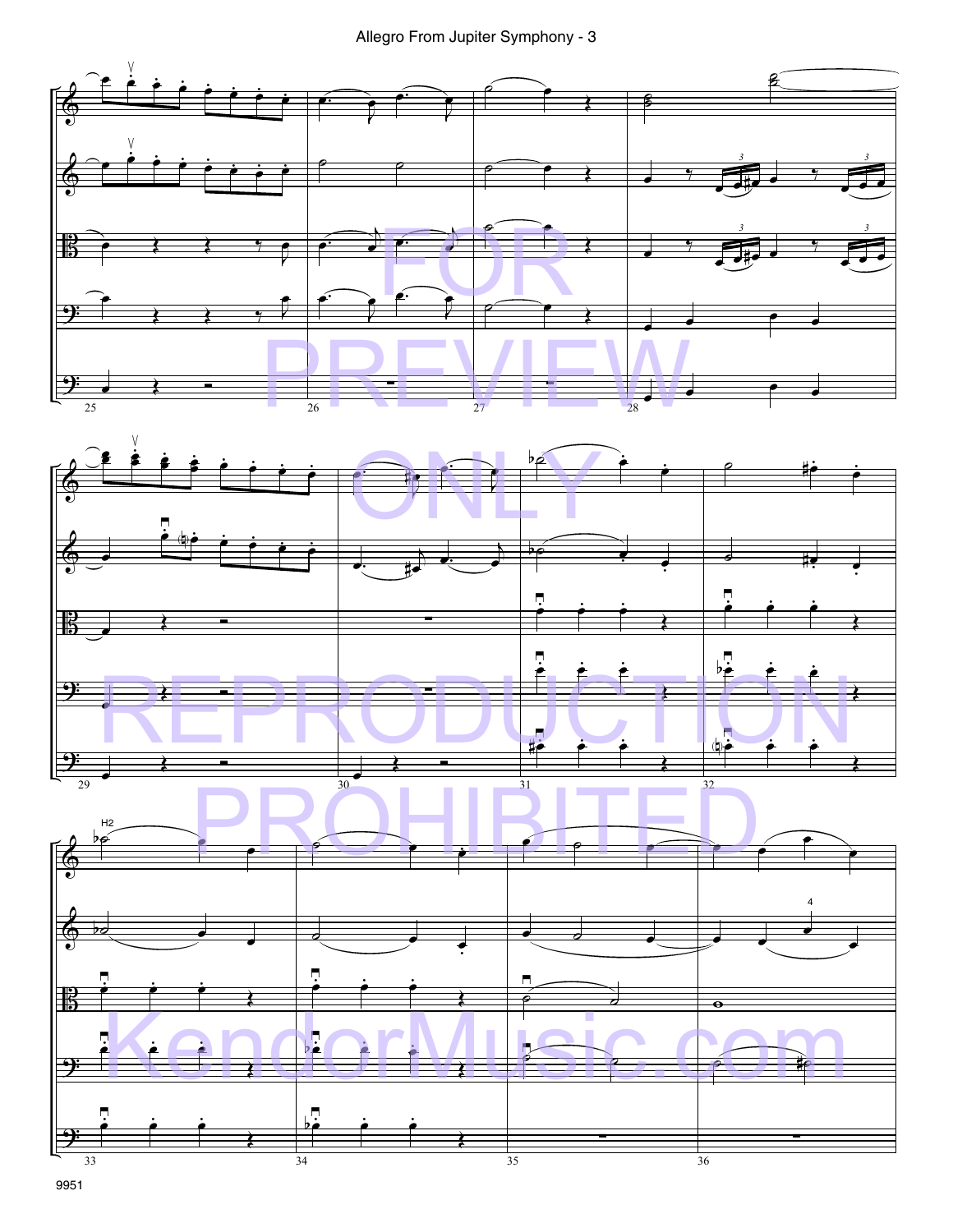Allegro From Jupiter Symphony - 4

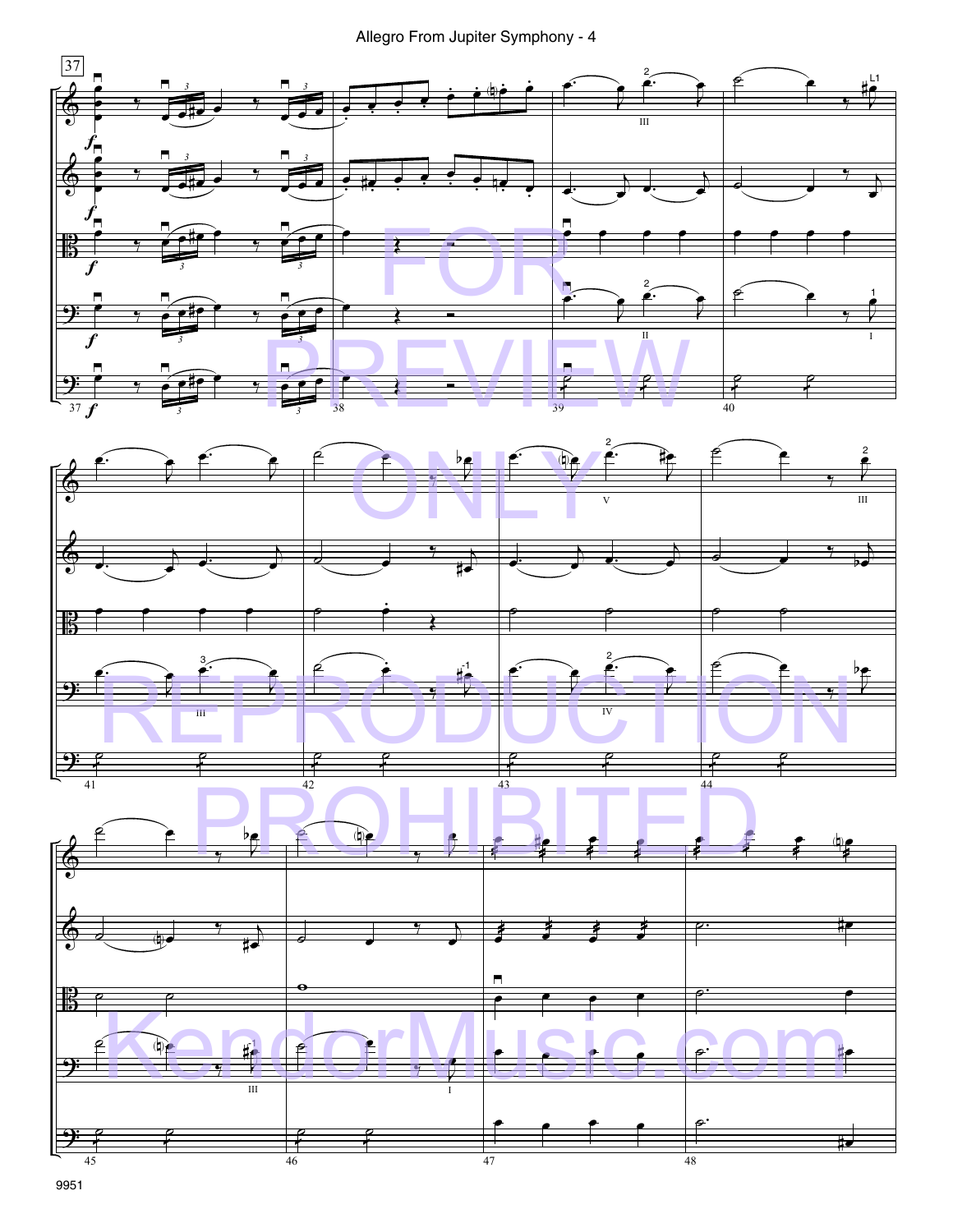Allegro From Jupiter Symphony - 5





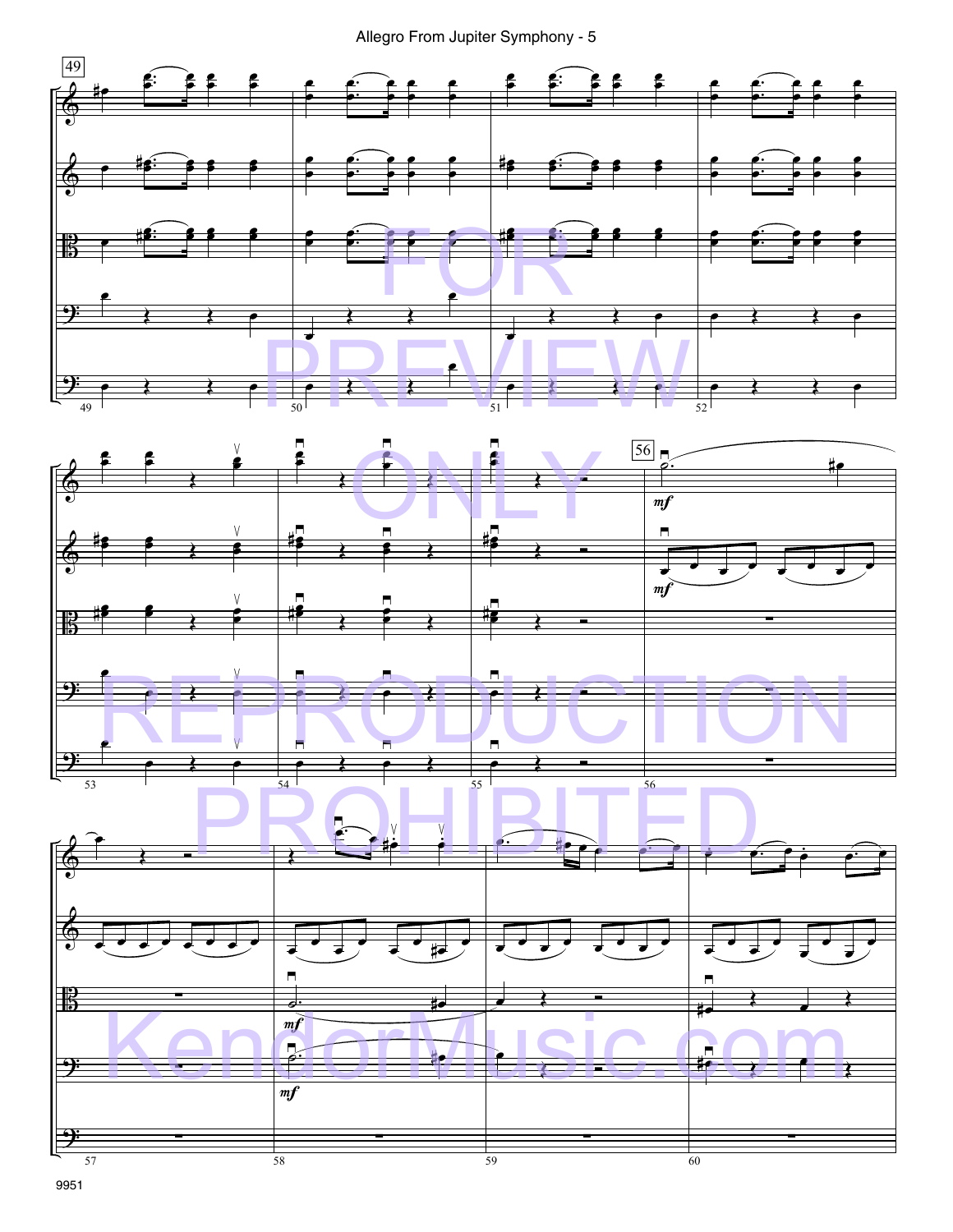Allegro From Jupiter Symphony - 6





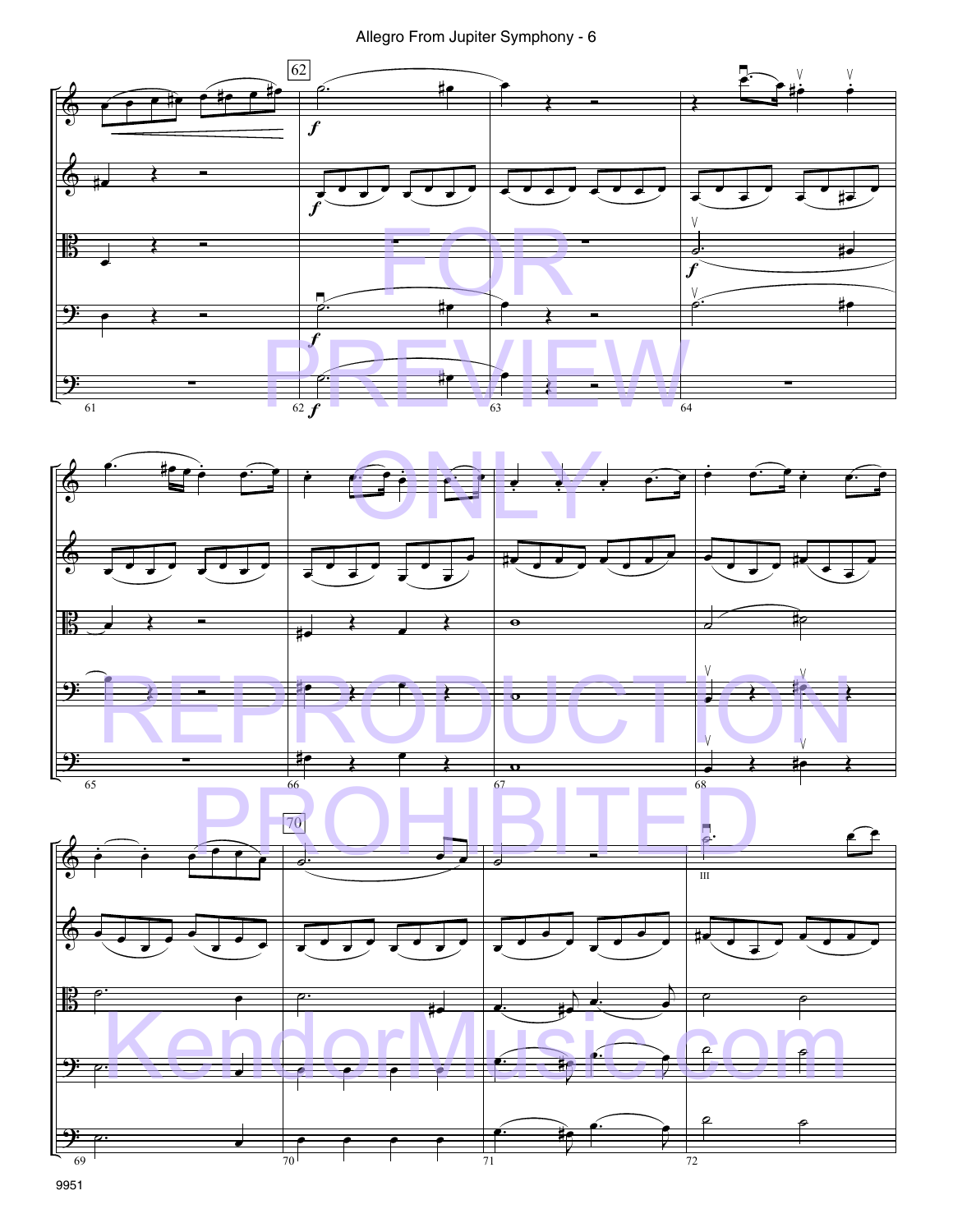Allegro From Jupiter Symphony - 7

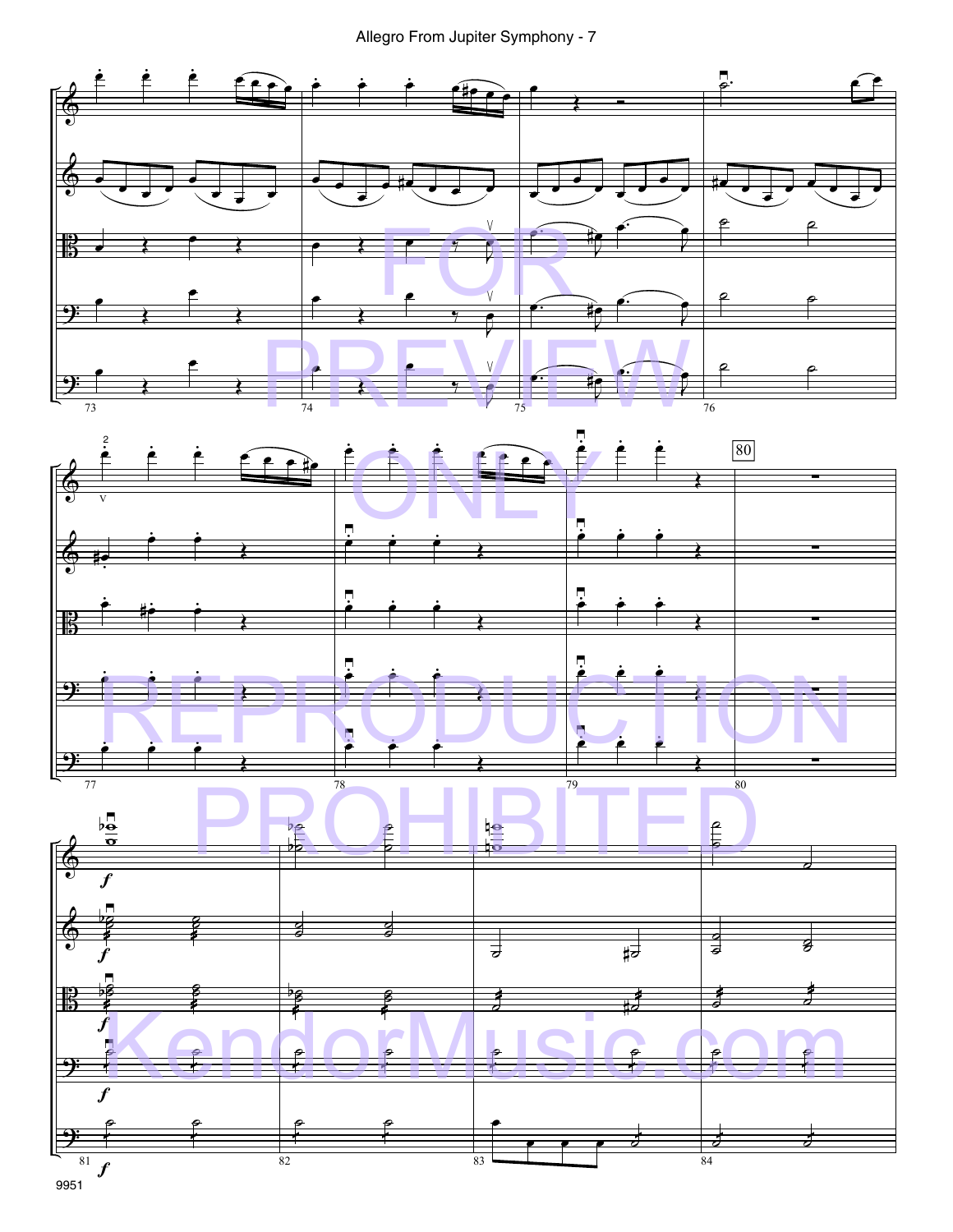Allegro From Jupiter Symphony - 8

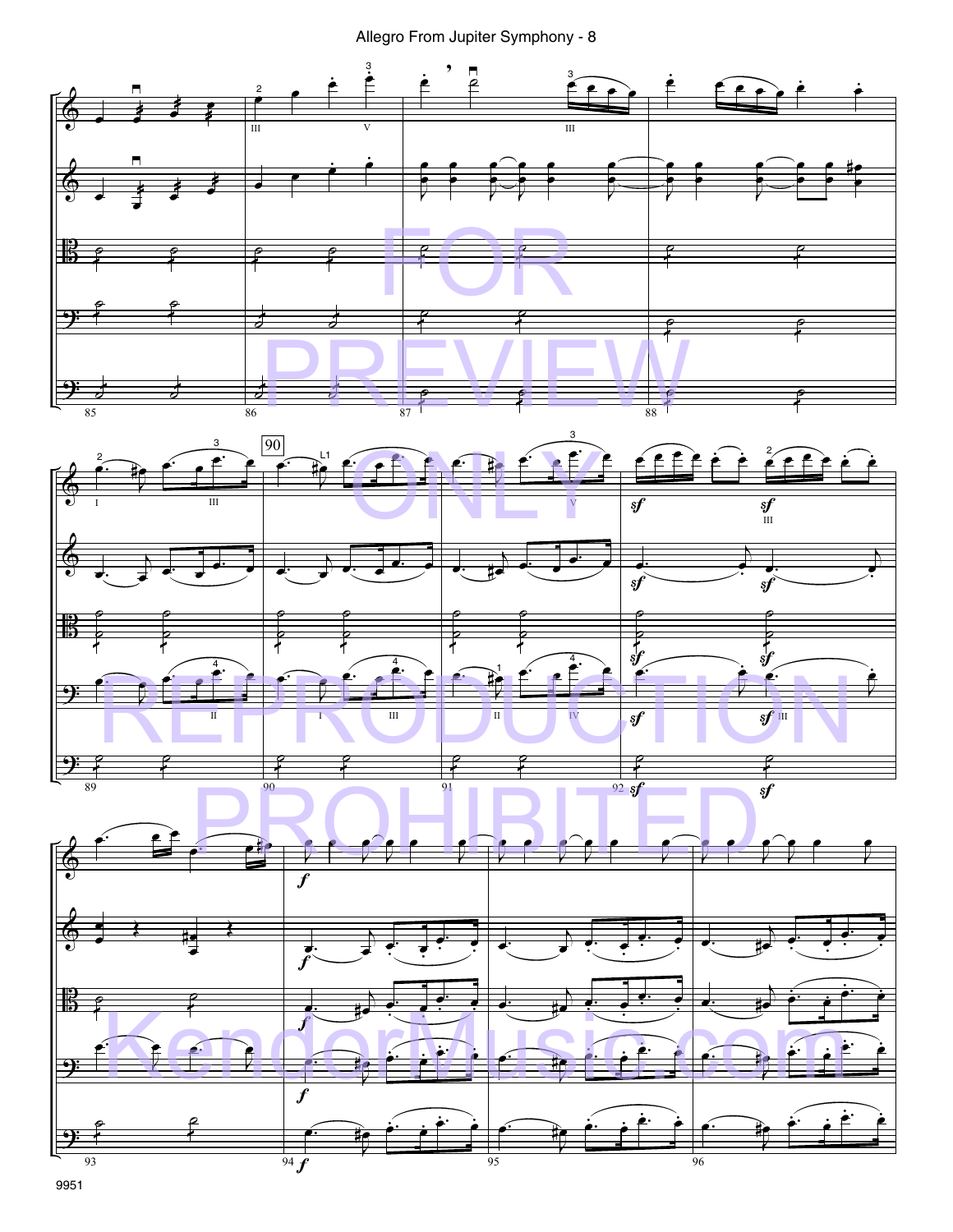Allegro From Jupiter Symphony - 9